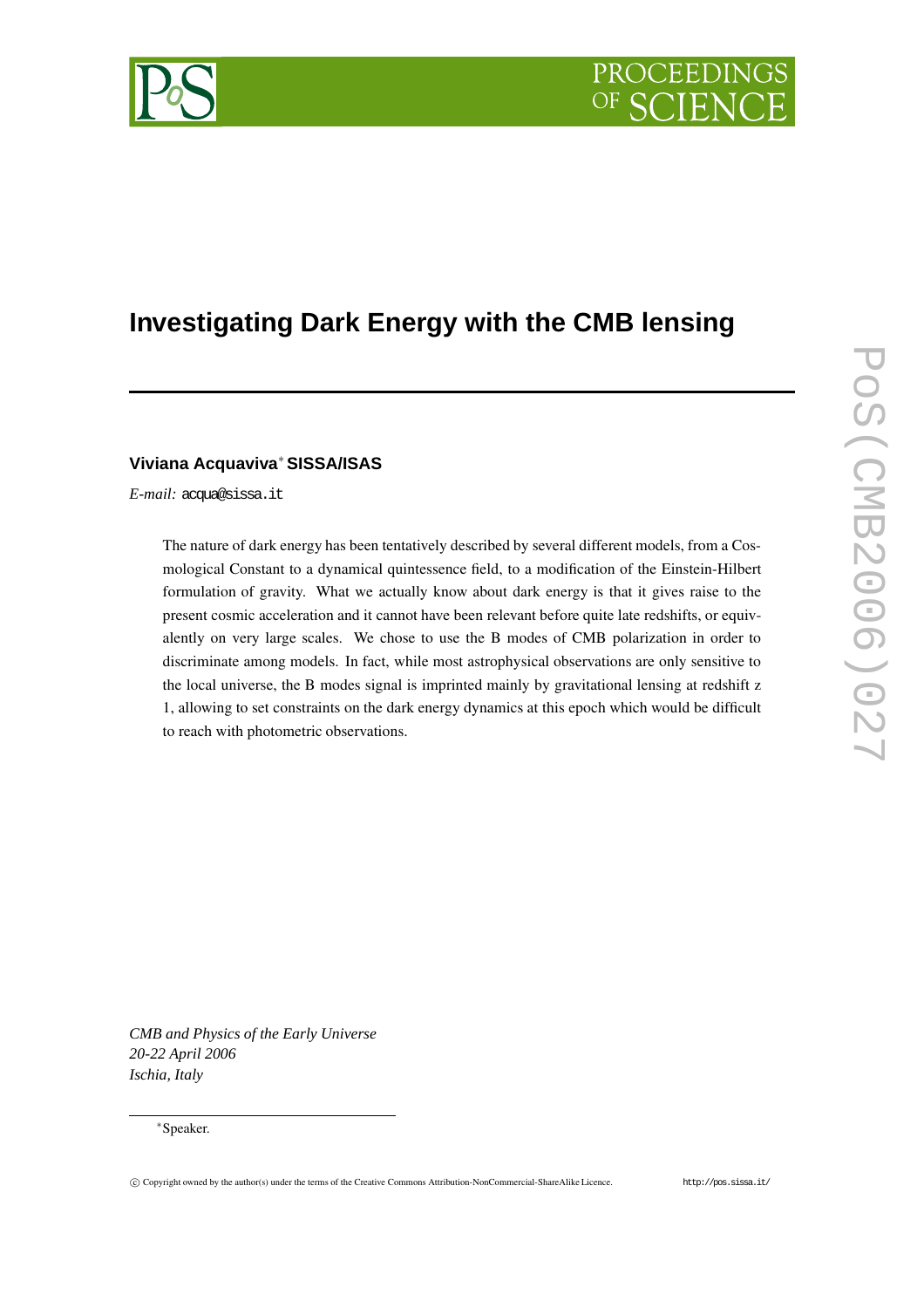

**Figure 1:** LEFT: The superposition between the dark energy contribution to the energy balance of the Universe and the lensing cross section. RIGHT: The equation of state of the dark energy for the SUGRA (dashed line) and IPL (solid line) models.

#### **1. Why CMB for dark energy?**

Gravitational lensing is a useful tool for the determination of cosmological parameters for at least two reasons: it correlates with the total mass distribution, with no regard for its interactions or state, and its cross section is largest at intermediate redshifts, where the models are allowed to most differ from each other. We show here a cartoon representation of how the lensing phenomenology "picks up" the signal at the most important epoch in the history of dark energy: it peaks somewhere in the middle between us and the last scattering surface, and this corresponds to a redshift window around  $z = 1$ . From the Fig. 1 one can also infer how the capability of this method will depend on the peculiar choice of the model: in fact, for earlier dark energy dominance the shaded area in the figure will be enhanced, and better constraints can be expected.

#### **2. CMB lensing phenomenology**

In order to understand how the lensing acts on the Cosmic Microwave Background spectra one needs to reconstruct how the observed lensed signal has been affected by its travelling through the matter distribution in its trip from the last scattering surface towards us. In order to do so, we have two groups of equations to solve: the Einstein equations, telling us how the matter (stress energy tensor) influences the structure of spacetime, and the lensing equation, which is the geodesic equation of motion giving the trajectores of photons in this modified spacetime.Once these equations have been solved, we find that that the lensed CMB fields can be expressed in the form of a Taylor series in powers of the deflection angle, which is the angle measuring the deviation in the photons trajectory caused by the gravitational lensing. The solution of the lensing equations ensures the reliability of this expansion, showing that the deflection angle is proportional to the (small) gravitational potential Ψ. Therefore, the lensed fields are written as

$$
X_{\text{lensed}}(\hat{\mathbf{n}}) = X(\hat{\mathbf{n}} + \nabla \alpha) = X(\hat{\mathbf{n}}) + \nabla_i \alpha \nabla^i X(\hat{\mathbf{n}}) + O((\nabla_i \alpha)^2). \tag{2.1}
$$

The main implication of this equation is that lensing mixes power from different wavelengths, and, in the case of the E and B classification of polarization modes, from different types of perturbations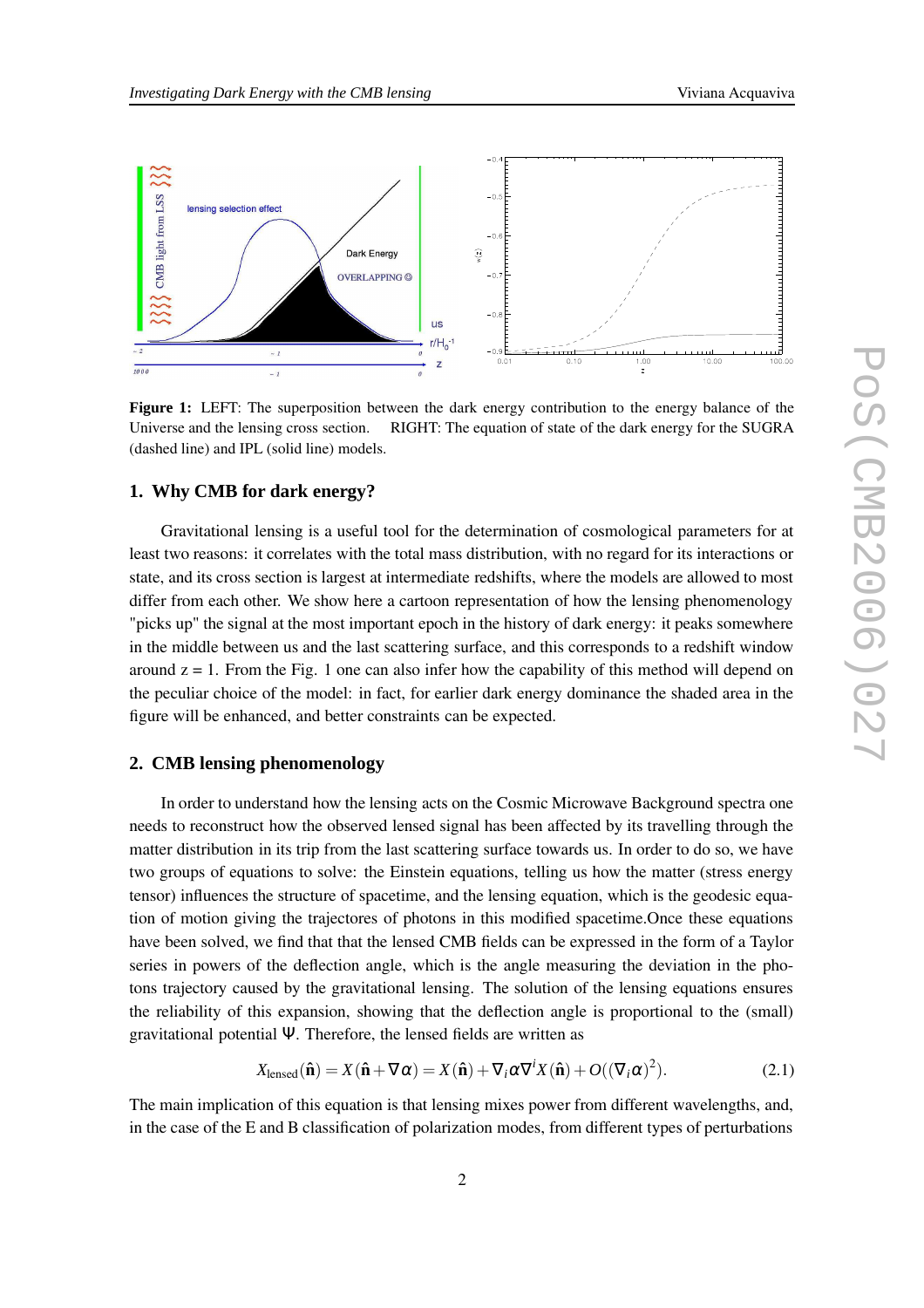

**Figure 2:** Lensing kernel (LEFT) and perturbation growth (RIGHT) at large scales for the SUGRA (dashed line) and IPL (solid line) models.

(scalar and tensor). Thus, although we can infer from the above equation that the first lensing correction is quadratic in the cosmological perturbations, where there is lack of primordial signal the lensing can be the unbiased responsible for the observed power: this is the case of the B modes for  $1 > 100$ .

#### **3. CMB spectra for Quintessence models**

We present here the spectra for two popular quintessence models, characterized by different potentials: one is an inverse power law (IPL), and the second is inspired by supergravity corrections (SUGRA). The models have been set to have the same equation of state of dark energy at present and the same amount of primordial perturbations, in order to highlight the difference in the spectradue to the different behaviour of the dark energy at intermediate redshifts. The lensed CMB spectra can be obtained through a convolution of the unlensed ones with a Gaussian function in the multipoles space [1] and receives two kinds of contributions: one from the different background evolution ("kernel") and one from the different perturbation growth. The equation of state, lensing kernel and growth function for a given wavenumber (notice we cannot separate any more the transfer function as  $T^2(k, z) = T^2(k, 0)g^2(z)$  are respectively shown in Figs. 1 (right panel) and 2. Finally, we can show the temperature and B polarization spectra for the two models 3. Notice that since the models have been set to have the same primordial and present behaviour, the large (almost 30%) difference in the peak is entirely due to its sensitivity to the dark energy equation of state derivative. This is our most important result.

#### **4. A Fisher matrix analysis**

As a confirmation of the applicability of our method in view of the next generation of polarization experiments, we chose a parametrization for the dark energy equation of state as  $w(z)$  =  $w_0 + (w_\infty - w_0)(1 - a)$ , using a standard set of other cosmological parameters. We performed [2] a Fisher matrix analysis on four models, a ΛCDM, an IPL similar to the one above, and two (one